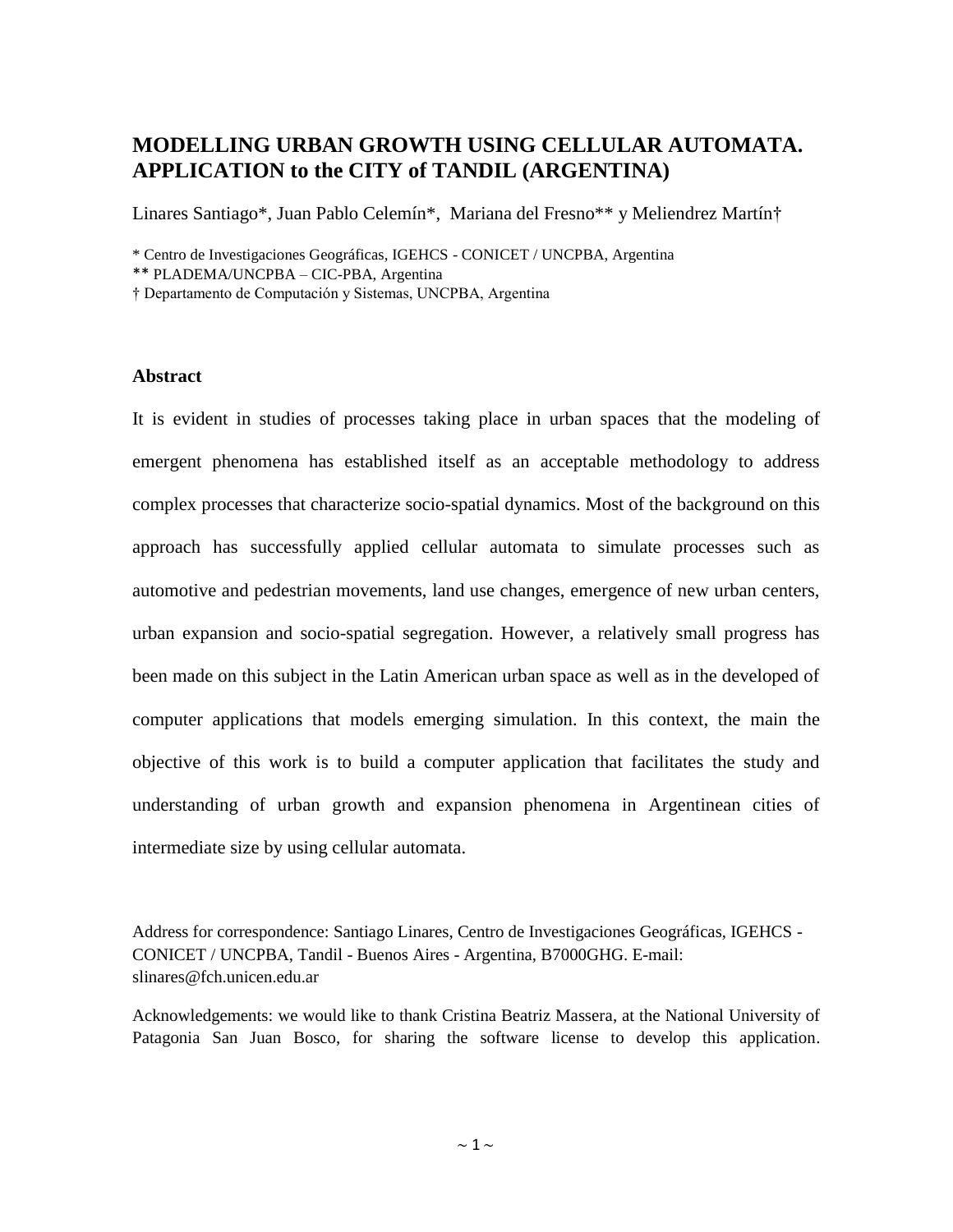#### **1 Introduction**

The theoretical and methodological framework underlying traditional models of urban structure refers to a historical period in which the city was very different according to contemporary manifestations. Traditionally, cities were represented with a single central district characterized by the concentration of raw materials, labor, and density of shops and services; while at present this scenario is substantially transformed as cities tend to be polycentric due to massive automobile access, the spread and diversification of services and new information and communication technologies.

This is why many current approaches, based on classical theories of urban development, find limitations to simulate it and describe the changing nature of sub-spaces that are developed inside such cities. Consequently, there is a need to implement models that are as flexible and dynamic in their simulation capabilities as the city in its ability to evolve.

It is possible to find a viable solution to these problems in complexity theory-based models. This approach is based on delegating the simulation at macro-scale urban structure to a set of dynamic sub-models at micro-scale derived from the complexity theory. These approaches try to represent individual actors (or groups) in a given system that can interact with each other and/or with an environment. The macro-level behaviors are configured from the aggregation of these interactions.

Complexity theory can be considered as a new systemic approach studying the relationship between the parts and the whole in a different way, emphasizing the idea of an emerging structure from a bottom-up process, where local actions and interactions produce

 $\sim$  2  $\sim$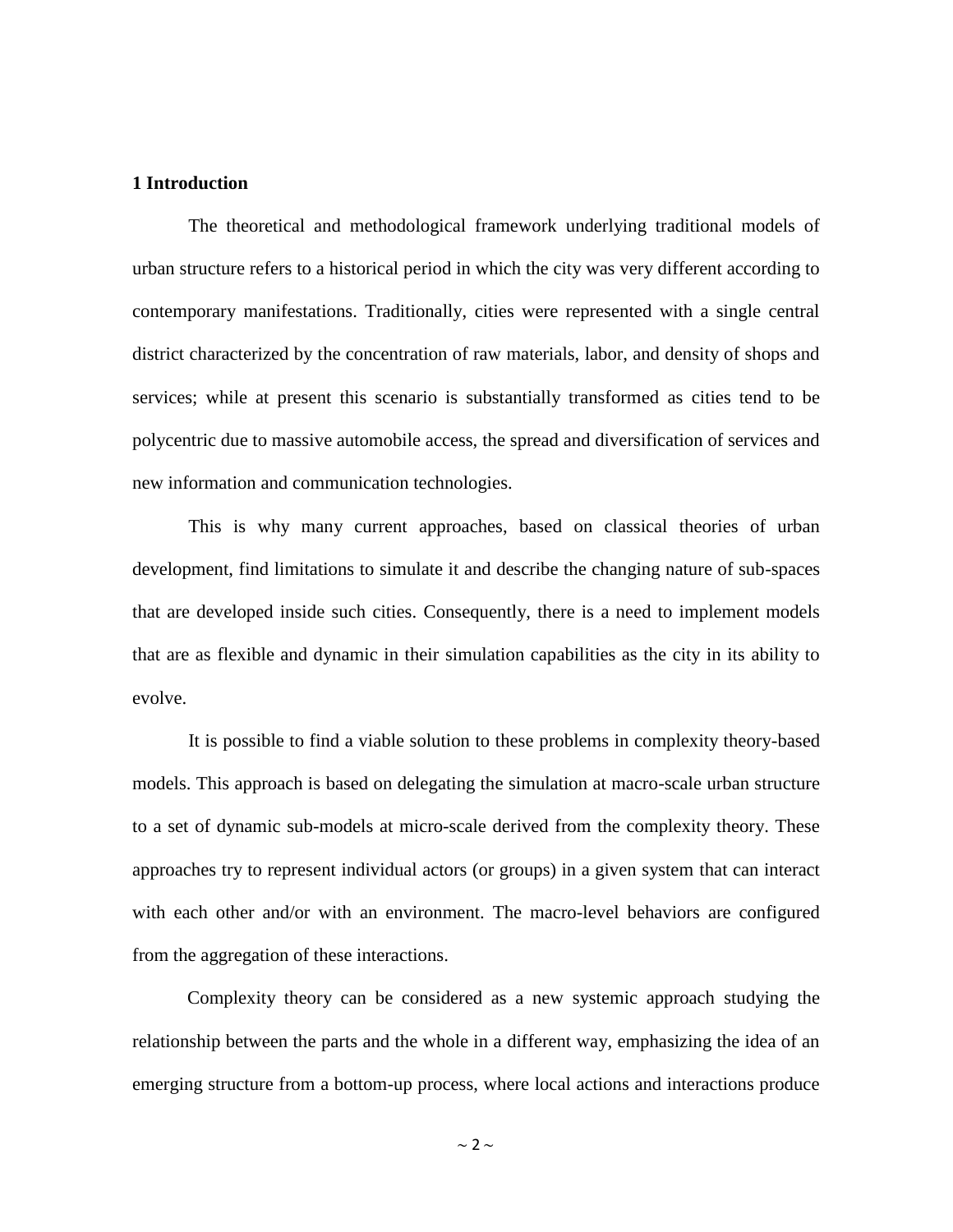the overall pattern. The intra-urban dynamic processes are more important than the structure itself, allowing the understanding of such systems to go beyond the description (in static terms), to capture the inner essence of the phenomena of change (Batty 2000, Wu 2002, Casti 1997).

Different models from complexity theory have been used to simulate urban dynamics, within which are statistical models, agent-based models, fractal models, models based on cellular automata models and artificial neural network models (Batty 2005). In this paper we present a software application that takes advantage of the developed models based on cellular automata rules.

#### **2 Cellular automata applied to urban growth**

The seminal work where the concept of cellular automata (CA) to address sociospatial processes took place in 1979 when the geographer Waldo Tobler produced the concept of CA to model and predict urban growth in a city (Tobler 1979). In his paper he proposed the idea of how CA can function as a useful tool for urban planning and how it can get the best transition rules. Tobler defined a law that would be very important in the development of predictive models for urban growth: "In geography everything is related to everything else, but near things are more related than distant things". This means that the proximity or distance between certain types of processes or activities inhibits or stimulates the emergence and development of other activities nearby.

Many authors followed the line of the model defined by Tobler, such as Couclelis (1985, 1988), Itami (1988) and Phipps (1989) but it was only from the 1990s on when models allowed and accurate representation of reality.

 $\sim$  3  $\sim$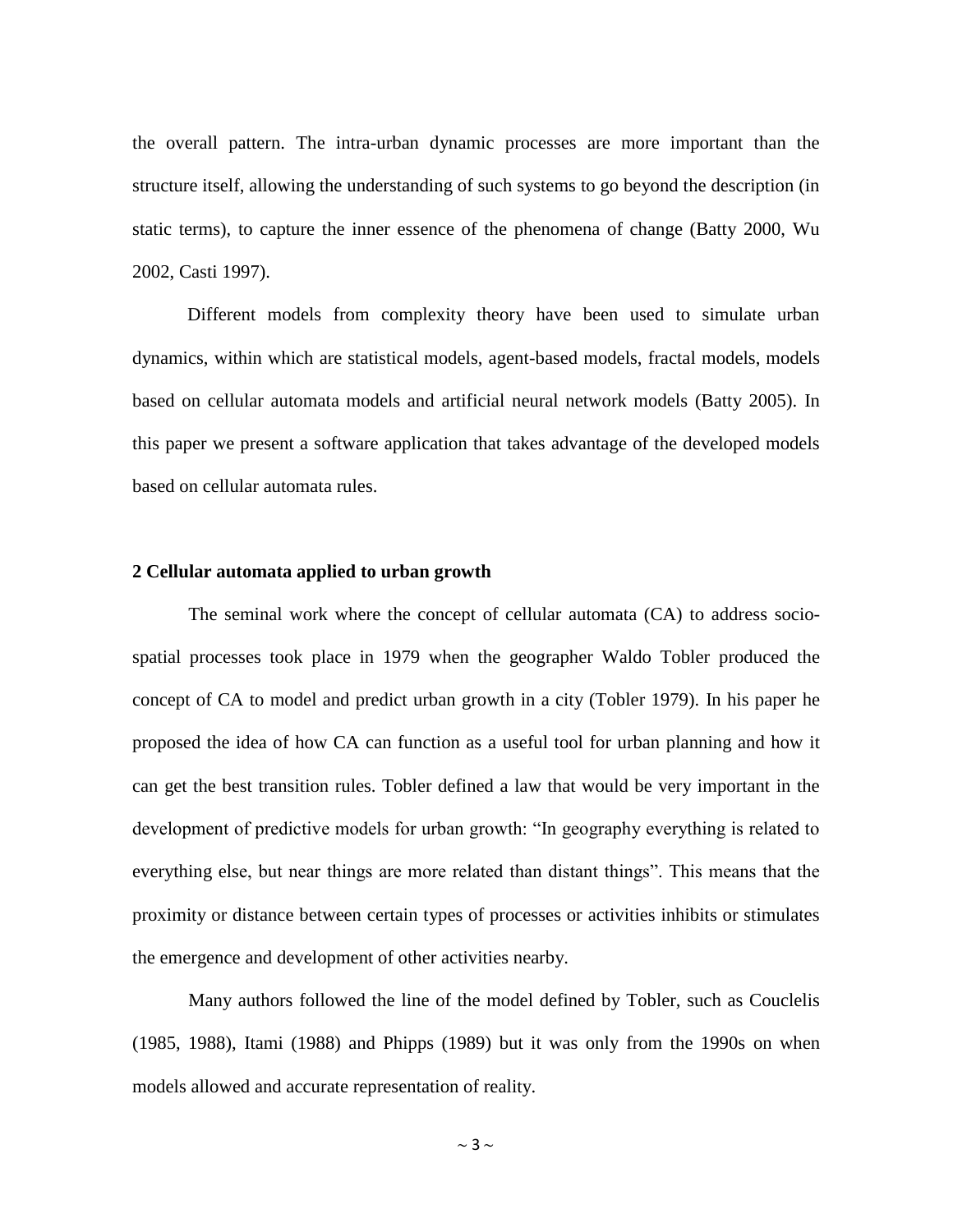One of the most important methodological proposals is the SLEUTH model developed by Clarke et al. (1997), which uses five variables as input defined as follows: *Slope*, *Land use area*, *Excluded area*, *Urban area*, *Transportation map*, *Hillshade area*. At the same time, the model uses five factors to control the system behavior: diffusion, reproduction, spread, slope and distance to routes.

CA theory assumes that the potential of a cell to undergo some transformation of land use depends on the states of neighboring cells. White and Engelen's cellular automata (1993) consist of a finite cellular space representing a hypothetical urban area. The different land uses are identified with elements of the set of states of CA. Two types of states are defined: active and fixed. The first represents conventional land uses such as residential or commercial, which may change over time. The second represents road infrastructure or natural features such as a river or a canyon.

State transition rules are defined through a function that relates four different factors:

- The intrinsic convenience between different land uses, representing heterogeneous aspects of the geographic space that is being modeled. These conveniences for land use, located at a specific point, transformed into another or remaining unchanged are related to issues ranging from soil quality to legal restrictions or speculative economic pressures.
- The effect on a specific land use with surrounding land uses. This type of effect can be attractive or repulsive, as some land uses attract some and repel others. For example, a residential land use attracts business while repelling industries.
- The effect of local accessibility, which represents the ease of access to the transport network.

 $\sim$  4  $\sim$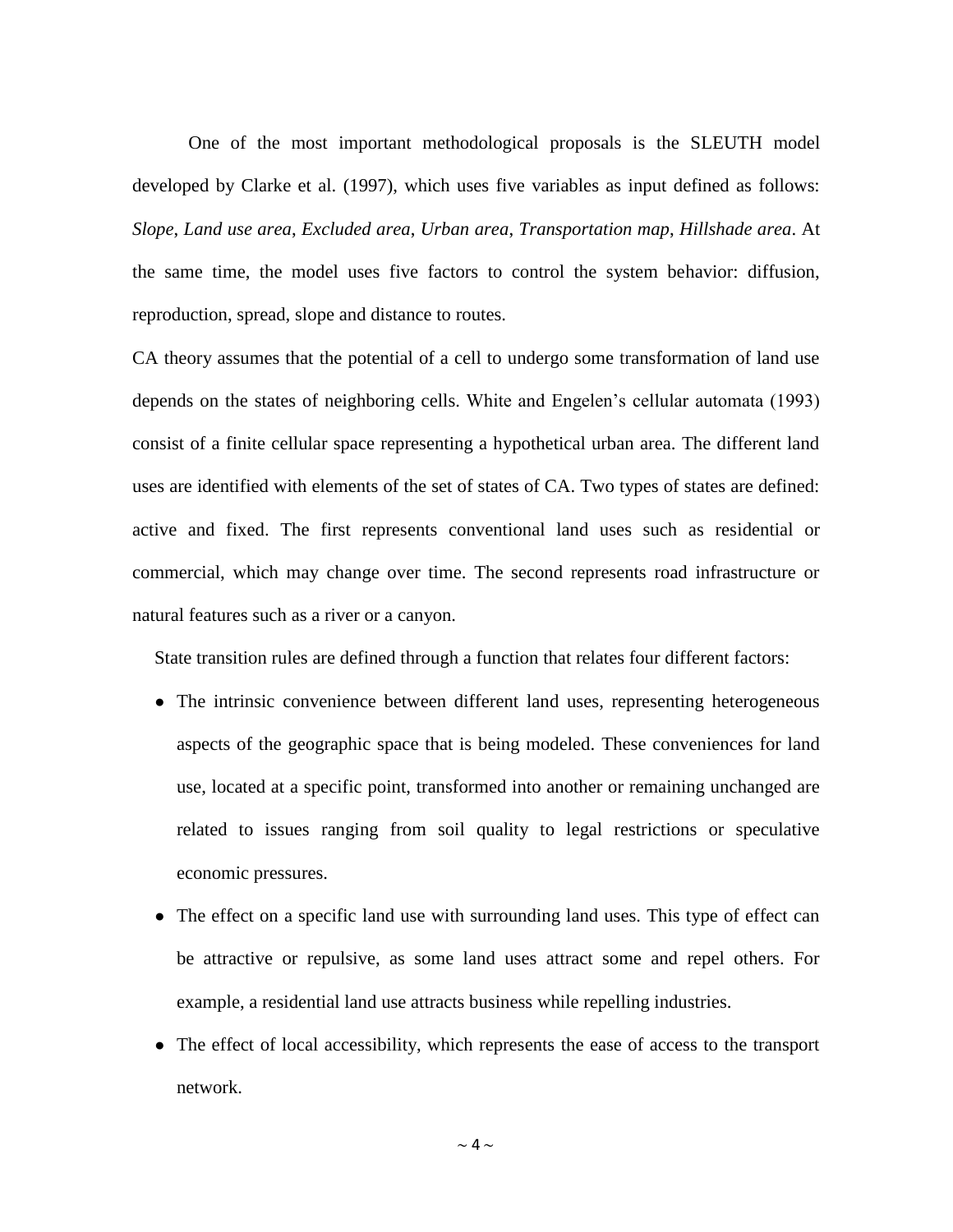• The stochastic disturbance that captures the effect of imperfect knowledge and variable behavior of social actors in relation to land use.

The model of White and Engelen introduces a set of changes from classic CA models as it differentiated from the use of monotonous decay of the influence of the neighborhood as distance increases. Instead, it used  $W_{x,d,j}$  weights to represent the balance of the forces of attraction and repulsion that occur in the different types of land use. As the sum of two opposing forces, the  $W_{x,d,j}$  weight is not necessarily monotone and may even be negative. It also introduces a strict order of possible transitions between land uses. The model only allows land use change following a pre-defined sequence. For example, given a model where there are 4 possible states of a possible land use, change sequence is: free  $\rightarrow$  $d$ welling  $\rightarrow$  industrial  $\rightarrow$  commercial.

More recently, this strict order of possible transitions pre-defined by the user has been in fact superseded by fuzzy rankings of transitions. According to such type of ranking, not always the cells with the highest potential to undergo changes in land use will actually suffer this change, since transitions are subject to some degree of randomness, so as to render the simulated urban environment as close as possible to reality.

#### **3 Methodological details of the proposed model**

Many studies have shown that the integration of Geographic Information Systems (GIS) and CA models can be used to understand, simulate and predict urban growth successfully. In this framework we develop an application in Java language, called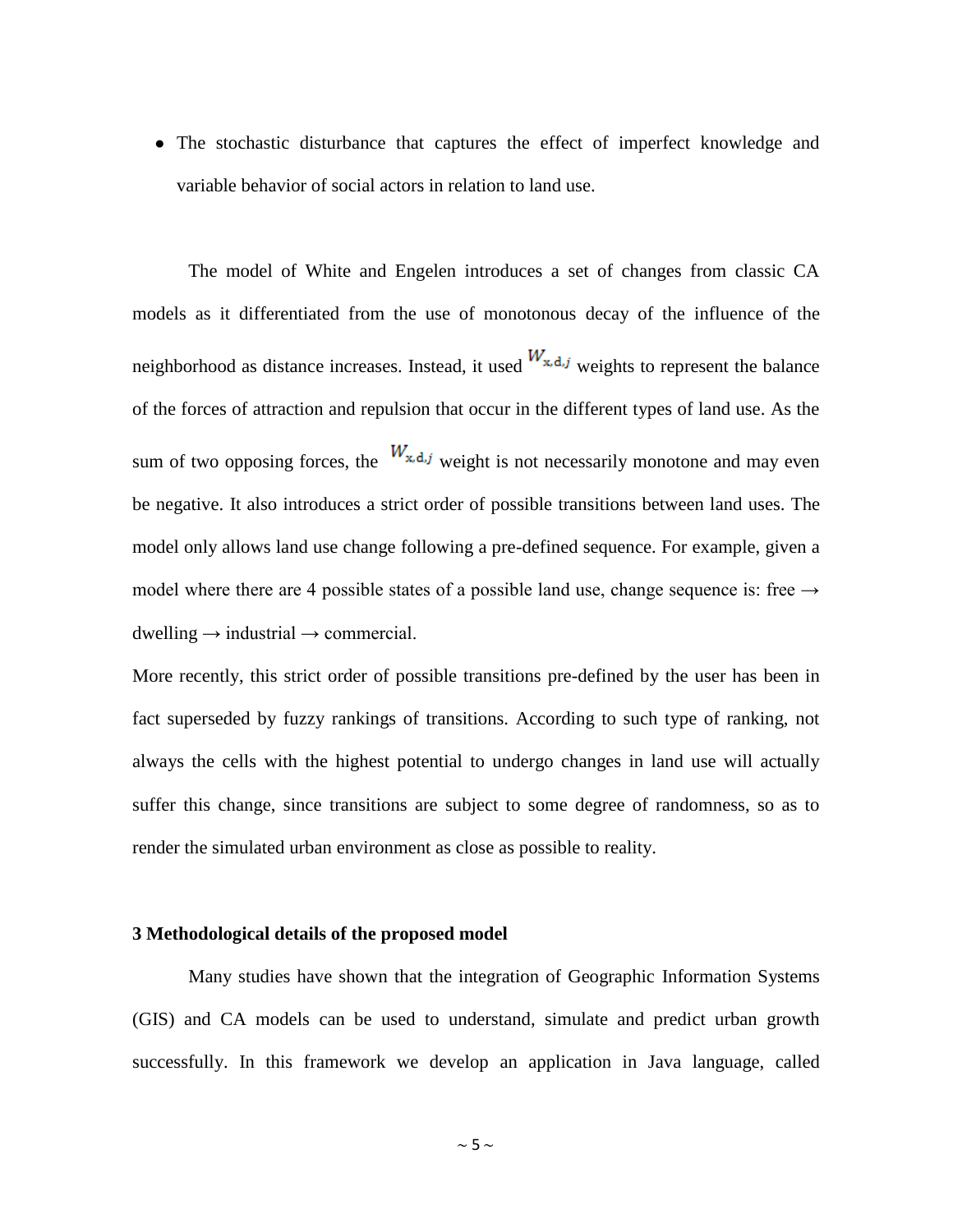SACcity, which uses the functionality and data model from ESRI company products, such as ArcGIS Desktop 9.3 and ArcGIS Engine 9.3.

Developing applications using the features developed by ESRI has a number of advantages:

- The framework provided by ArcGIS for developing GIS applications, is the same used in the construction of the ArcGIS Desktop products, making it easier for inputs and outputs of the developed program to be manipulated with other existing ArcGIS products.
- To facilitate applications design, ArcGIS Engine includes a set of reusable components to provide graphics functions, which are developed as AWT components. The Java API for ArcObjects allows these controls to be available for use as visual components.
- ArcGIS Engine provides multiple interfaces for programming interfaces (APIs). The ArcGIS Engine Development Kit software for Java comes with a collection of tools to perform a number of functions such as: display maps with multiple layers, search and find features on the map, draw images from aerial photographs or satellite images, draw graphic features such as points, lines, circles and polygons and identify features on the map.

Figure 1 shows user interface where integration of both components can be observed.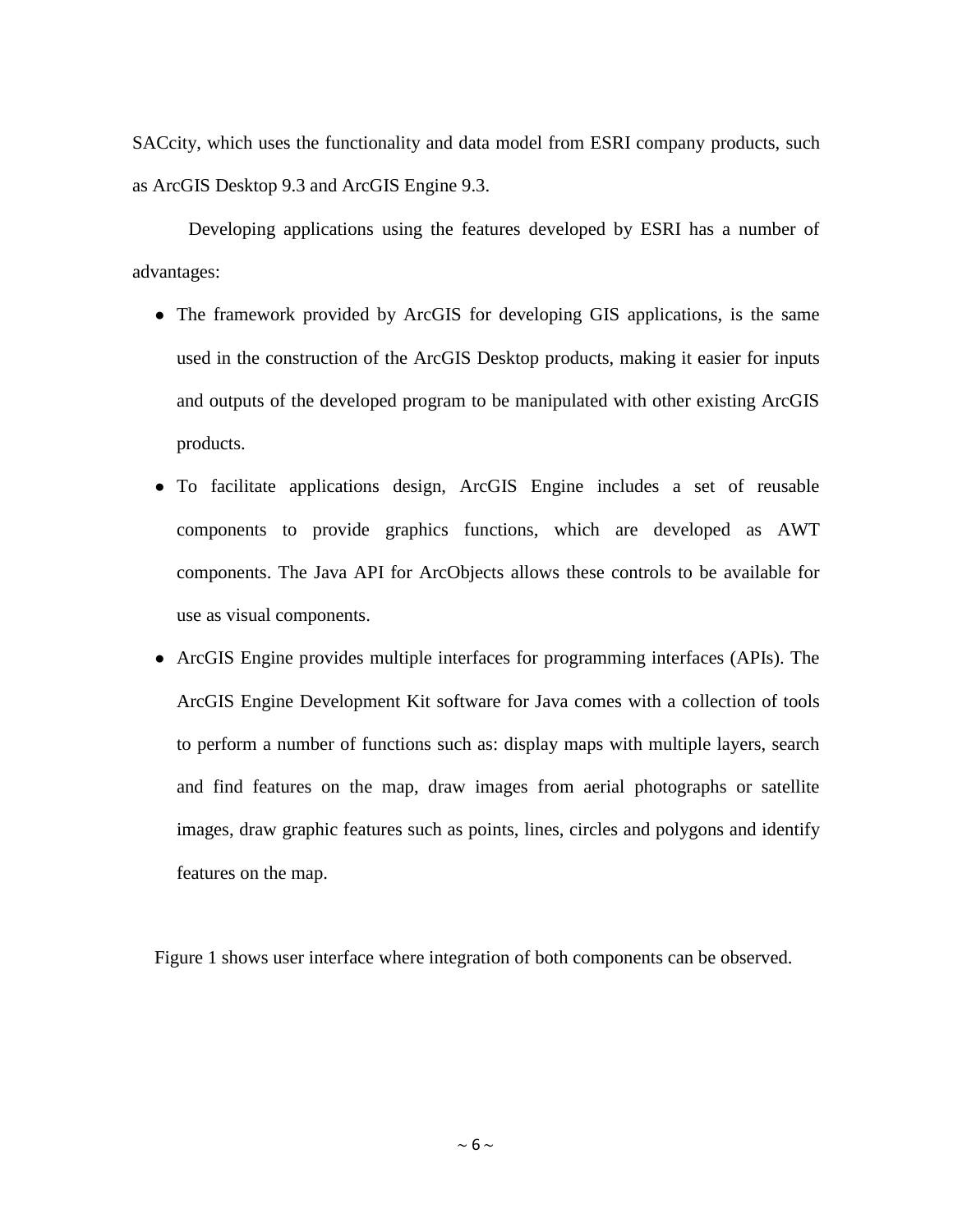

Figure 1 SACcity Application

## *3.1 Model Variables*

To run the simulation model the user must enter a set of thematic layers representing different factors affecting (to a greater or lesser extent) urban growth. The variables considered in this application are the usual present in CA research.

First, we took into account the urbanized land represented by the urban area built in the city of Tandil in 1985 and 2002 (Figure 2), which is the variable to be explained or dependent variable.



 $\sim$  7  $\sim$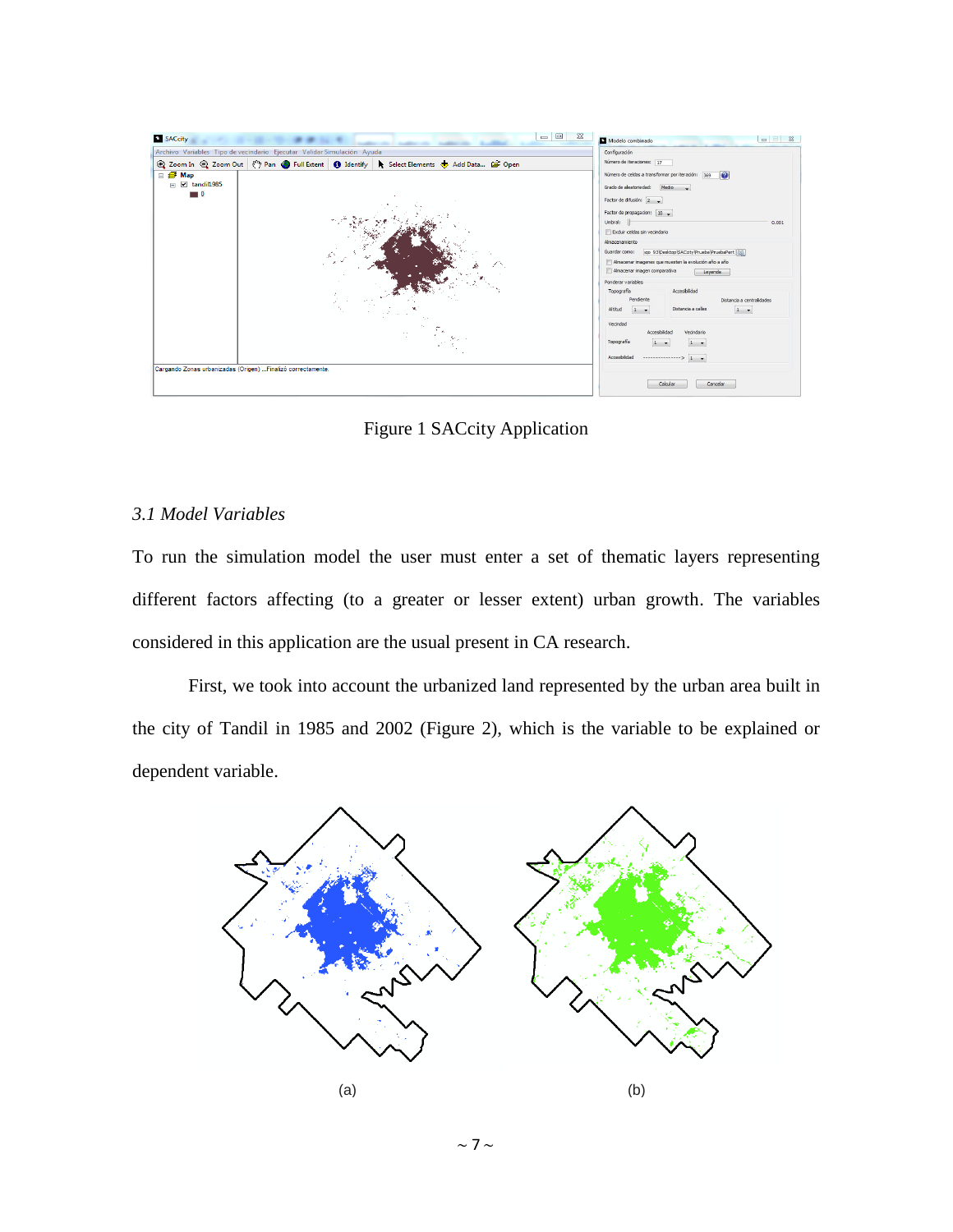Figure 2 Map of built-up areas: Tandil, 1985 (a) and 2002 (b)

Transport network plays a key role in the process of urban expansion, and that is why variables of distance to roads were taken into account. Distance is simply calculated as the Euclidean distance to the nearest road of transport and is considered a measure of geographical accessibility, so the lowest distance values imply a greater likelihood of change. Figure 3 shows a map of distances to roads represented with a gray scale, ranging from the black (zero distance, or minimum distance that can exist between a point in the study area and the nearest street to that point) gradually varying in intensity until it reaches the white color (maximum distance that can exist between a point in the study area and the nearest street to that point).



Figure 3 Map of distances to streets

Finally, we take into account the variables of slope and altitude (above sea level). In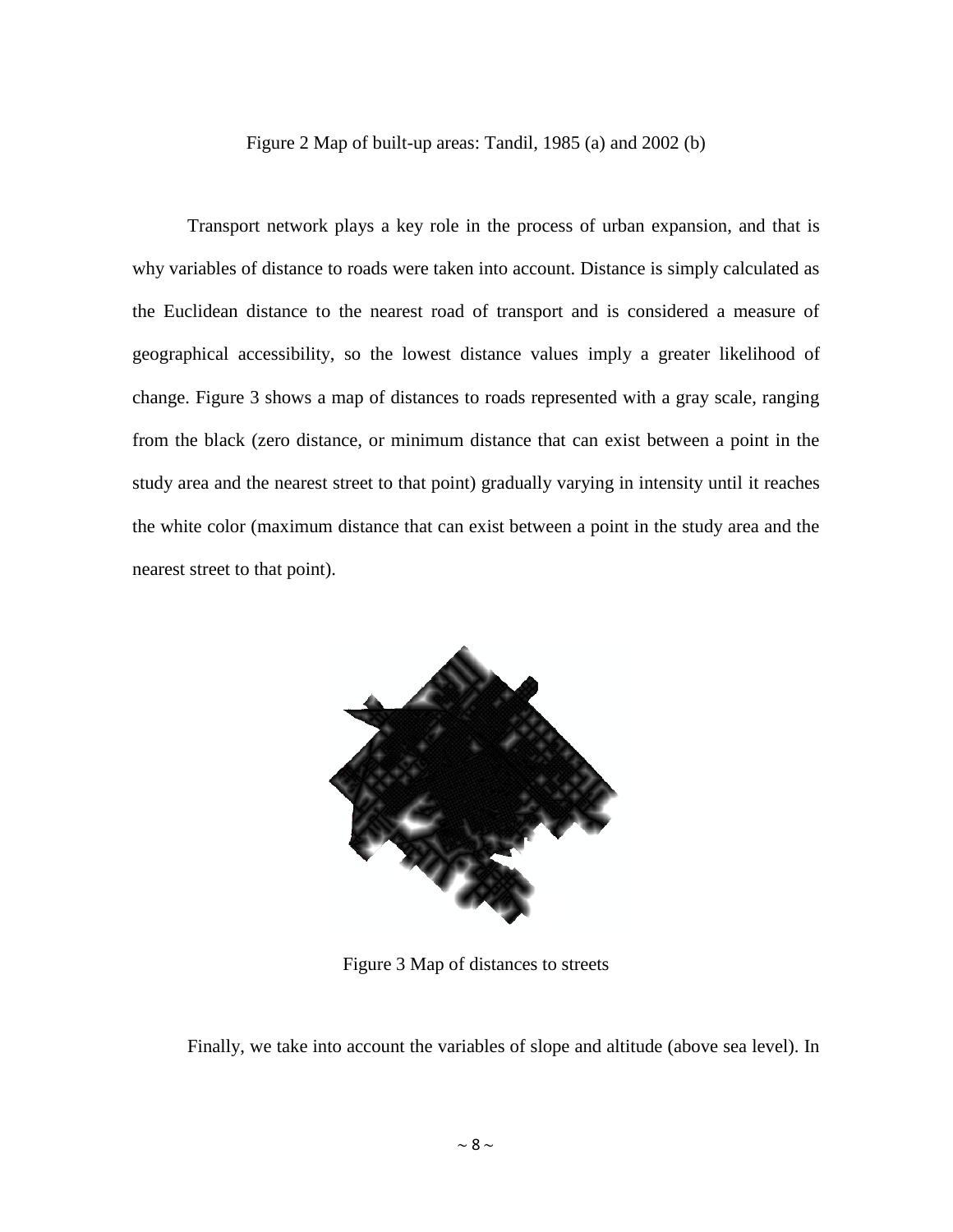this case the slope is variable between 0% (0 degrees) and 100% (90 degrees) while the height is a variable which can take any positive value. The greater the angle of the slope, the lower the likelihood of change. Similarly, and in accordance to building restrictions that characterize Tandil, the lower the altitude, the greater the likelihood of change. Figure 4 shows maps of slopes (a) and altitudes (b), also represented with gray scales. For the slope map, black equals the smallest degree of slope that exists in the study area, while white represents the highest possible degree. For the map of altitudes, black symbolizes the lowest altitude that exists in the study area, while white symbolizes the maximum altitude.



Figure 4 Map of slopes (a) and elevation map (b)

Planning policies also determine urban processes and therefore two basic aspects associated with them have been included. First, by defining the potential area to develop, according to the Spatial Development Plan of Tandil (2005); and secondly by including an analysis mask that eliminates areas with restrictions for future development such military,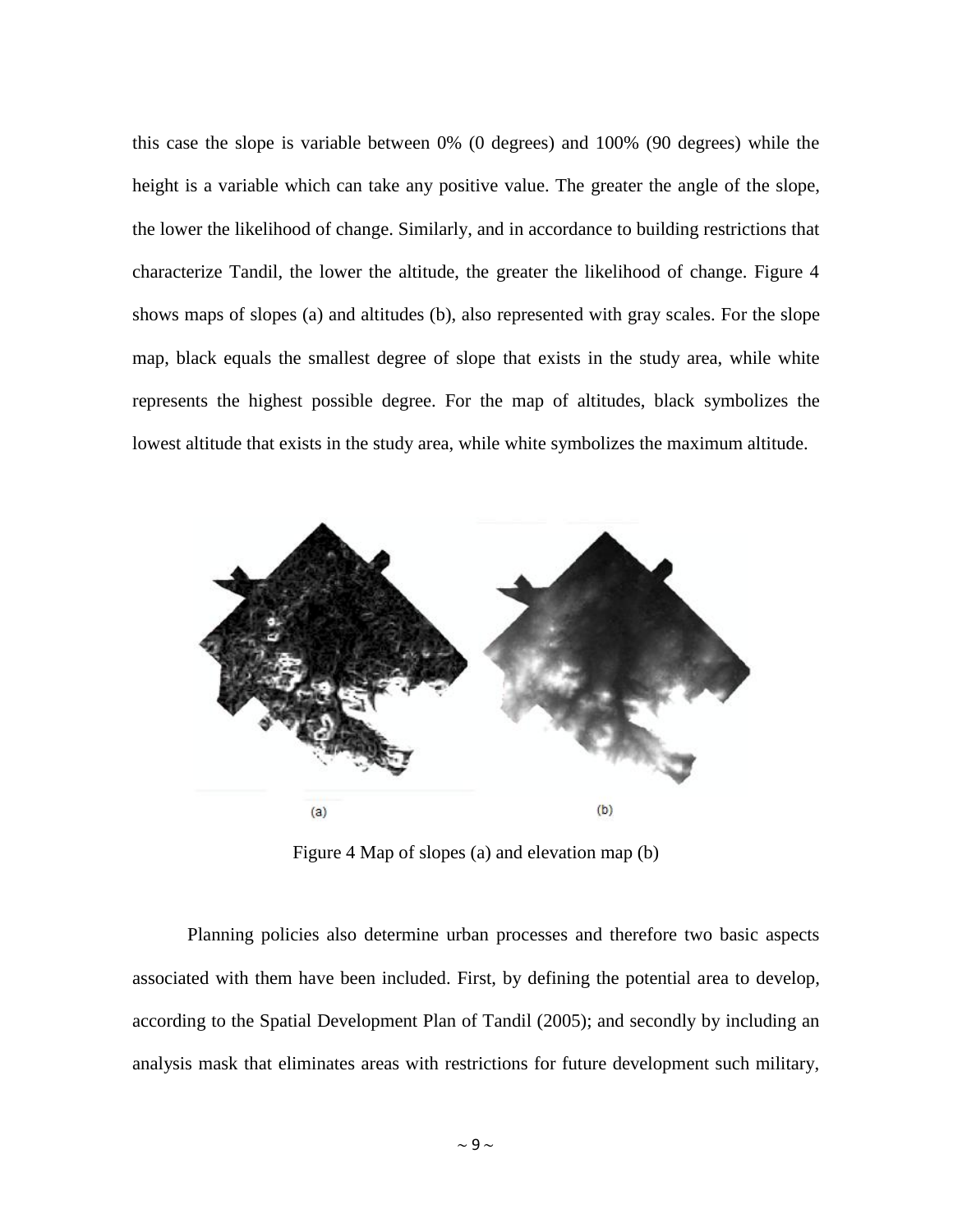recreational or community facilities sectors (Figure 5).



Figure 5 Map of complementary and urban areas (a) and restrictive areas (b)

## *3.2 Modeling algorithms to predict urban growth*

The built application allows the execution of two different models: a **classical CA model**, which from simple local rules strives to generate complex patterns complex patterns of urbanization globally; and a **combined CA model**, which incorporates a multi-criteria decision method, introducing a diffusion factor and where the transition rule is defined as a function that includes all input parameters in combination, thus getting closer to a real simulation.

The CA model distinguishes between two land uses, defined according to the classification system of Anderson et al. (1976) as urbanized and non-urbanized. The urbanized land use includes residential, commercial and service land, industrial, transport and communication, community facilities or mixed uses. The remaining land uses are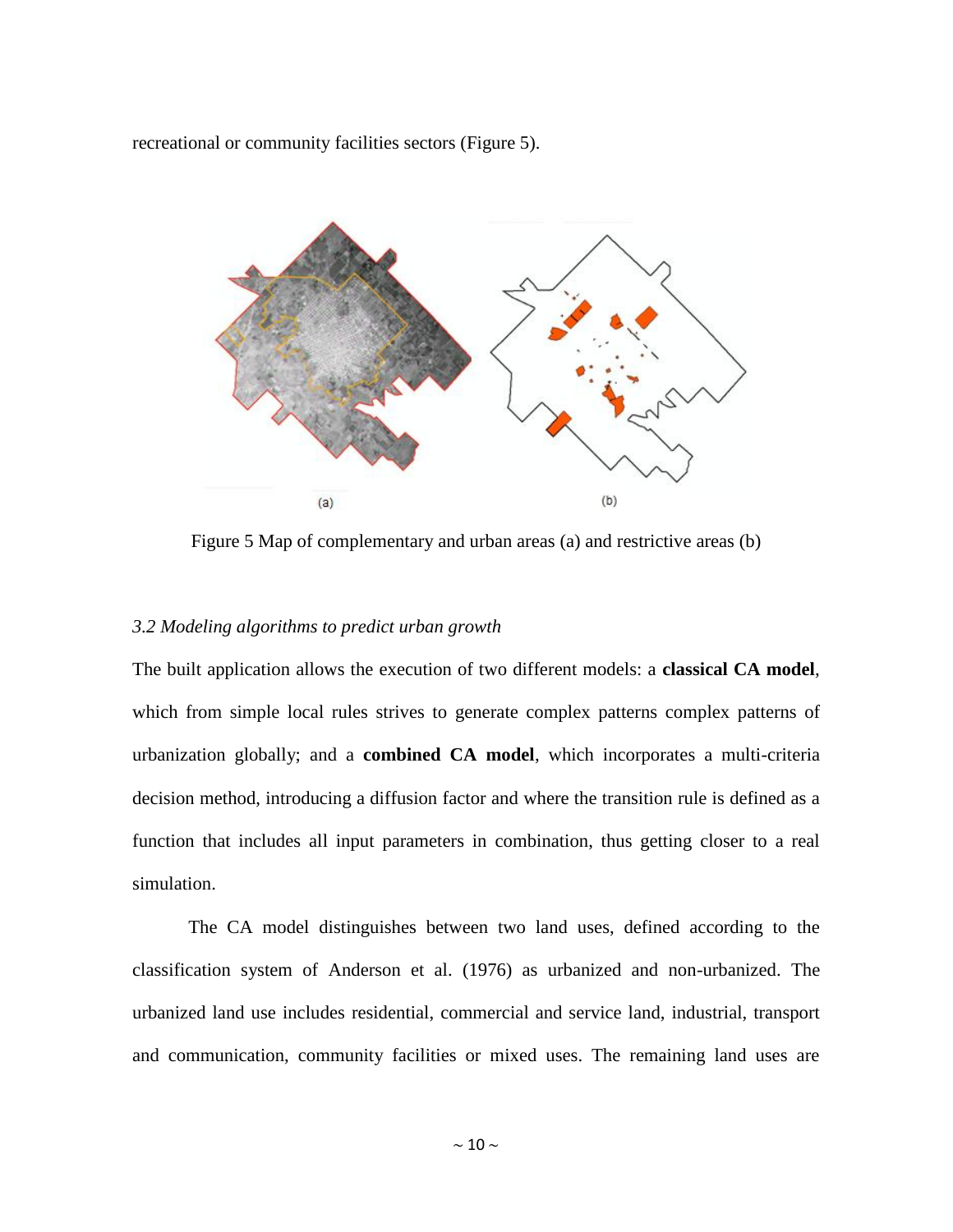grouped into one category as non-urbanized, where forests, pastures, vacant land or crops are included.

For the CA model we adapted the one proposed by White and Engelen (1997), introducing diffusion and propagation factors according to Clarke et al. (1997) and adding a multi criteria decision method for weighing variables. The final model includes various components present in cellular automata models:

- **Finite set of states**: unlike the model developed by White and Engelen, where various types of land use are considered, each cell may belong to the category of *urbanized* or *nonurbanized*. Only the transition from *non-urbanized* to *urbanized* is allowed.
- **Neighbourhood**: There is a matrix of 9 x 9 cells resulting in 81 neighboring cells.
- **Evolution rule**: the transition potential is calculated for each automata cell and at the end of each iteration the cells with the greatest potential are transformed to the *urbanized* state. For those cells whose state is already *urbanized*, transition potential is not calculated since its state cannot be modified.
- **Calculation virtual clock:** each iteration of the model involves an application of the evolution rule. These iterations represent a unit of time of growth.

The function to calculate the transition potential from the current state of a *C* cell to the *i* state is calculated as follows:

$$
P_{C,i} = I_{C,i} \cdot \vartheta^1 + A_{C,i} \cdot \vartheta^2 + N_{C,i} \cdot \vartheta^3 + \varepsilon
$$
 (1)

where:

•  $P_{C,i}$  is the *C* cell potential for its land use becomes *i*.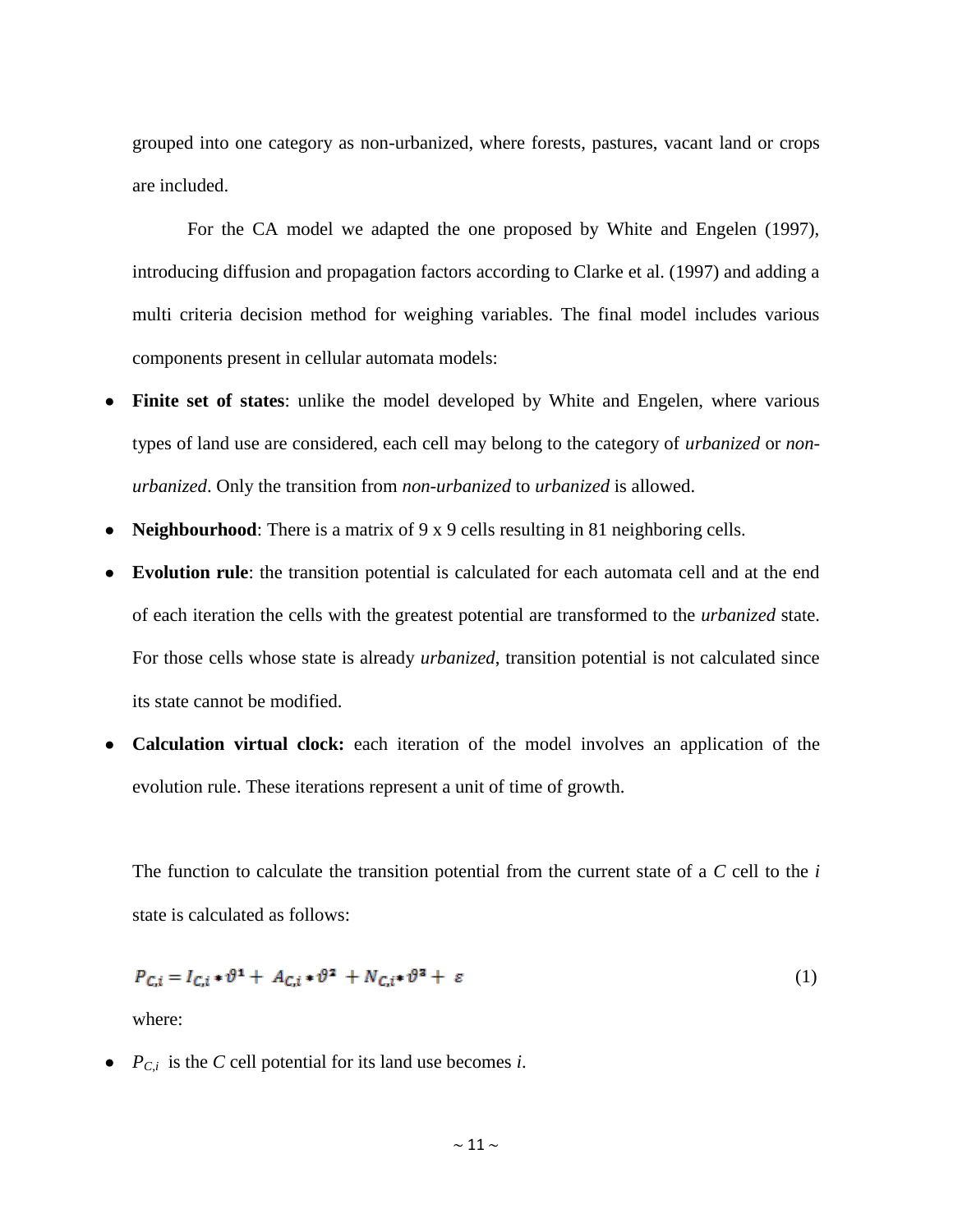- $\epsilon$  is a random disturbance term. Since in the formula used in the present model the values of the potential of each cell range from 0 or 1, four possible values for adjusting the degree of randomness where defined: null, where the perturbation term is not used to calculate the potential of the cells; low, values between 0 and 0.1; average, values between 0 and 0.3; and high, values between 0 and 0.6.
- $I_{C,i}$  is the effect that the topography has on the *C* cell for it to have a land use *i*. It is calculated as:

$$
I_{C,i} = Slope * \vartheta^4 + Altitude * \vartheta^5 \tag{2}
$$

where

$$
Slope = \frac{Maximum Slope - PointSlope}{MaximumSlope}
$$
 (3)

*Altitude* calculation is similar to that shown for *Slope*.

 $\bullet$  *A<sub>C,i</sub>* is the effect that accessibility has on *C* cell for it to have a land use *i*.

$$
A_{C,i} = DistanceCenter * \vartheta^6 + DistanceStreet * \vartheta^7
$$
\n(4)

● *DistanceCenter* and *DistanceStreet* are calculated similarly to Equation 3.

 $N_{C,i}$  is the effect that the neighborhood has over the *C* cell for it to have a land use *i*. To determine the effect that a cell in the neighborhood has over the central cell it was decided to use a Radio 4 Moore neighborhood, meaning that the value of the effect in the neighborhood of a cell depends on the 80 cells surrounding it (see Table 1). This effect of decay indicates that the influence of "attraction" of urban areas on the neighboring cells when new buildings are developed becomes smaller as we move away from them. This same effect has been used by other models based on cellular automata (White et al. 1997;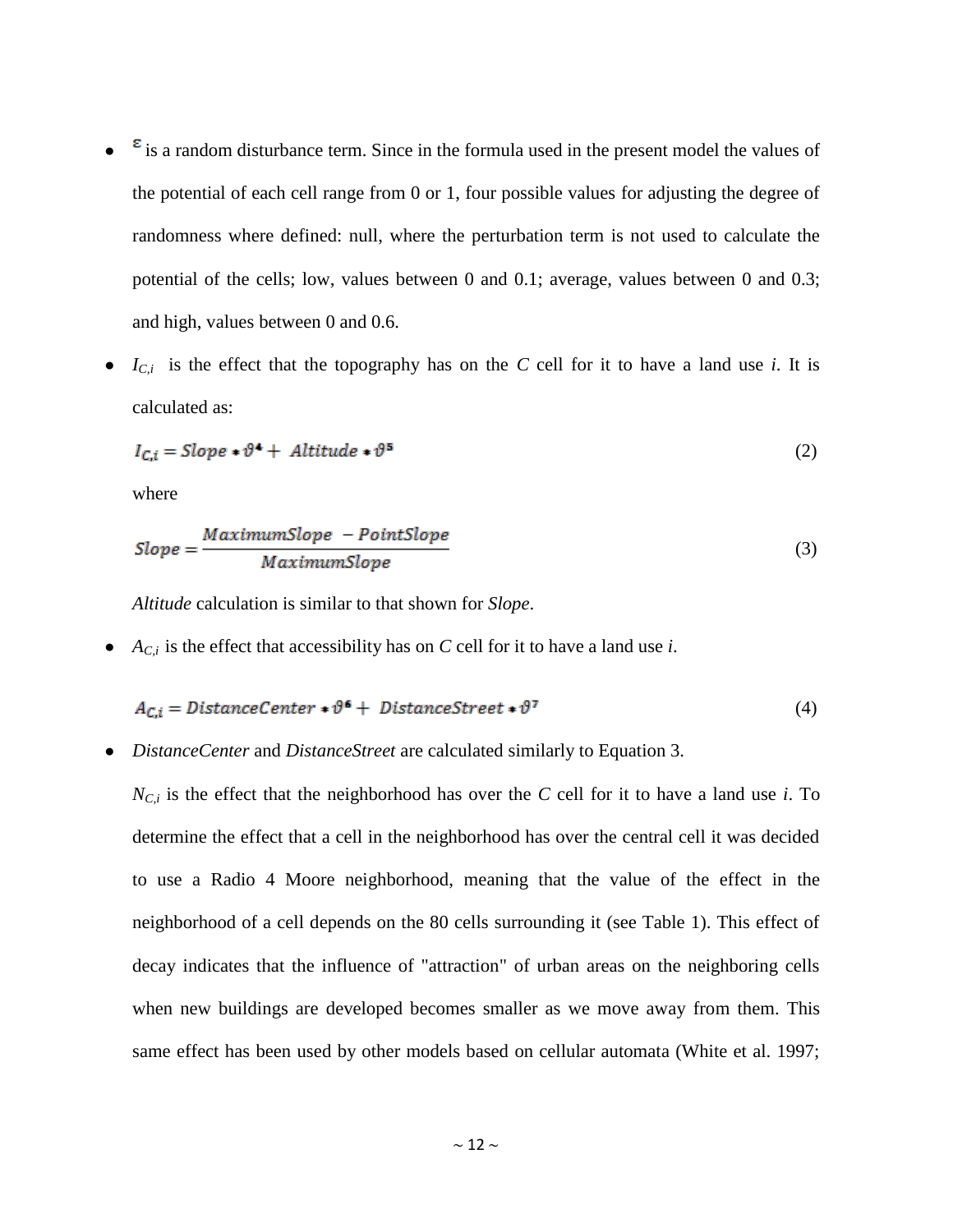White and Engelen 2000; Barredo et al. 2003).

| $\overline{0}$   | 0.15           | 0.3  | 0.6            | $\mathbf{1}$   | 0.6            | 0.3  | 0.15         | $\overline{0}$ |
|------------------|----------------|------|----------------|----------------|----------------|------|--------------|----------------|
| 0.15             | 0.3            | 0.6  | 1.25           | $\overline{2}$ | 1.25           | 0.6  | 0.3          | 0.15           |
| 0.3              | 0.6            | 1.25 | 3.5            | 5              | 3.5            | 1.25 | 0.6          | 0.3            |
| 0.6              | 1.25           | 3.5  | $\overline{7}$ | 10             | $\overline{7}$ | 3.5  | 1.25         | 0.6            |
| $\mathbf{1}$     | $\mathfrak{2}$ | 5    | 10             | 1              | 10             | 5    | $\mathbf{2}$ | $\mathbf{1}$   |
| 0.6              | 1.25           | 3.5  | $\overline{7}$ | 10             | $\tau$         | 3.5  | 1.25         | 0.6            |
| 0.3              | 0.6            | 1.25 | 3.5            | 5              | 3.5            | 1.25 | 0.6          | 0.3            |
| 0.15             | 0.3            | 0.6  | 1.25           | 2              | 1.25           | 0.6  | 0.3          | 0.15           |
| $\boldsymbol{0}$ | 0.15           | 0.3  | 0.6            | $\mathbf{1}$   | 0.6            | 0.3  | 0.15         | $\mathbf{0}$   |

**Table 1** Matrix showing the effect of neighboring cells over the central cell.

Introducing the  $\vartheta^1$ ,  $\vartheta^2$ ,  $\vartheta^3$ ,  $\vartheta^4$ ,  $\vartheta^5$ ,  $\vartheta^7$  weighing parameters is a major requirement of the model as it allows to modify the importance of input variables performing the simulation according to the Analytic Hierarchy Process (Saaty 1980).

Two interesting aspects in the SLEUTH model are the diffusion factor and the propagation factor that limits the concentration of cells that transited form non-urbanized to urbanized in one area after a certain number of iterations.

The diffusion factor values fall in the range between 0 and 4 and is used when the state of a cell is about to be transformed. For example a factor equal to three indicates that the cell can only be passed to "Urbanized" if, and only if, within a radius of 3x3 no cell has been transformed in the same iteration.

The propagation factor is used to control the percentage of cells that are passed to urbanized state in proximity or remoteness to the existing buildings. Values range from 0,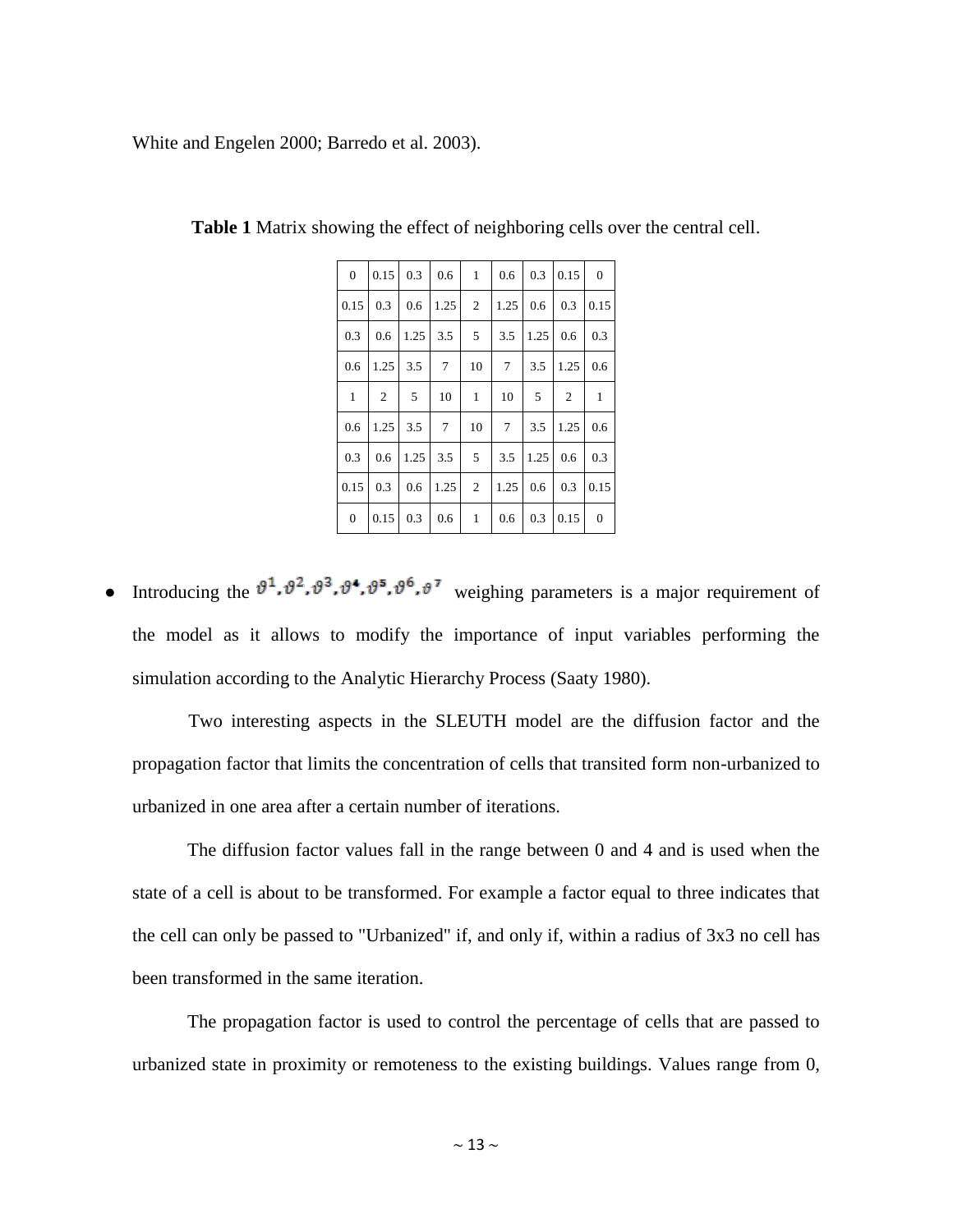where all the cells are chosen to transform starting with those which are closest to urbanized cells, to 10 which means that 100% of the cells are selected to be transformed over those further away from urbanized cells. To define the concepts of closeness or distance in the model, a neighborhood of 80 cells was used surrounding the concerning cell; thus, nearby cells are those whose neighborhood value is high, and distant cells are those whose neighborhood value is minimal. The cells with values below the threshold set by the user are excluded from the computations. This threshold expresses standardized scores between 0 and 0.7, where 0 indicates the lowest possible neighborhood and 0.7 indicates close proximity to the maximum, that is 1.

Finally the models includes different procedures to validate the result, that is, to check what is the degree of correspondence between the result predicted by the model and the reality. To this end, two methods are used in this SACcity: *visual comparison of the maps* (1) and a *quantitative evaluation using confusion matrixes* (2). The confusion matrix shows four accuracy measures: *overall accuracy*, *user accuracy*, *producer accuracy* and also the *Kappa coefficient* which has received critics as a comparison method in this type of analysis (Pontius and Millones, M., 2011) but it is still present in various CA models.

## **4 Application and analysis of results**

Tandil is the main city of the homonymous department, located in [Argentina,](http://en.wikipedia.org/wiki/Argentina) in the southwest of [Buenos Aires Province.](http://en.wikipedia.org/wiki/Buenos_Aires_Province) Located at 331 km from Buenos Aires, the federal capital. It has a population of 116,945 inhabitants according the latest census (2010). The urban area covers 48 km<sup>2</sup> with an average population density of 2,436 inhab./ km<sup>2</sup>. Like in most Latin American cities, the population decreases from the center to the periphery of the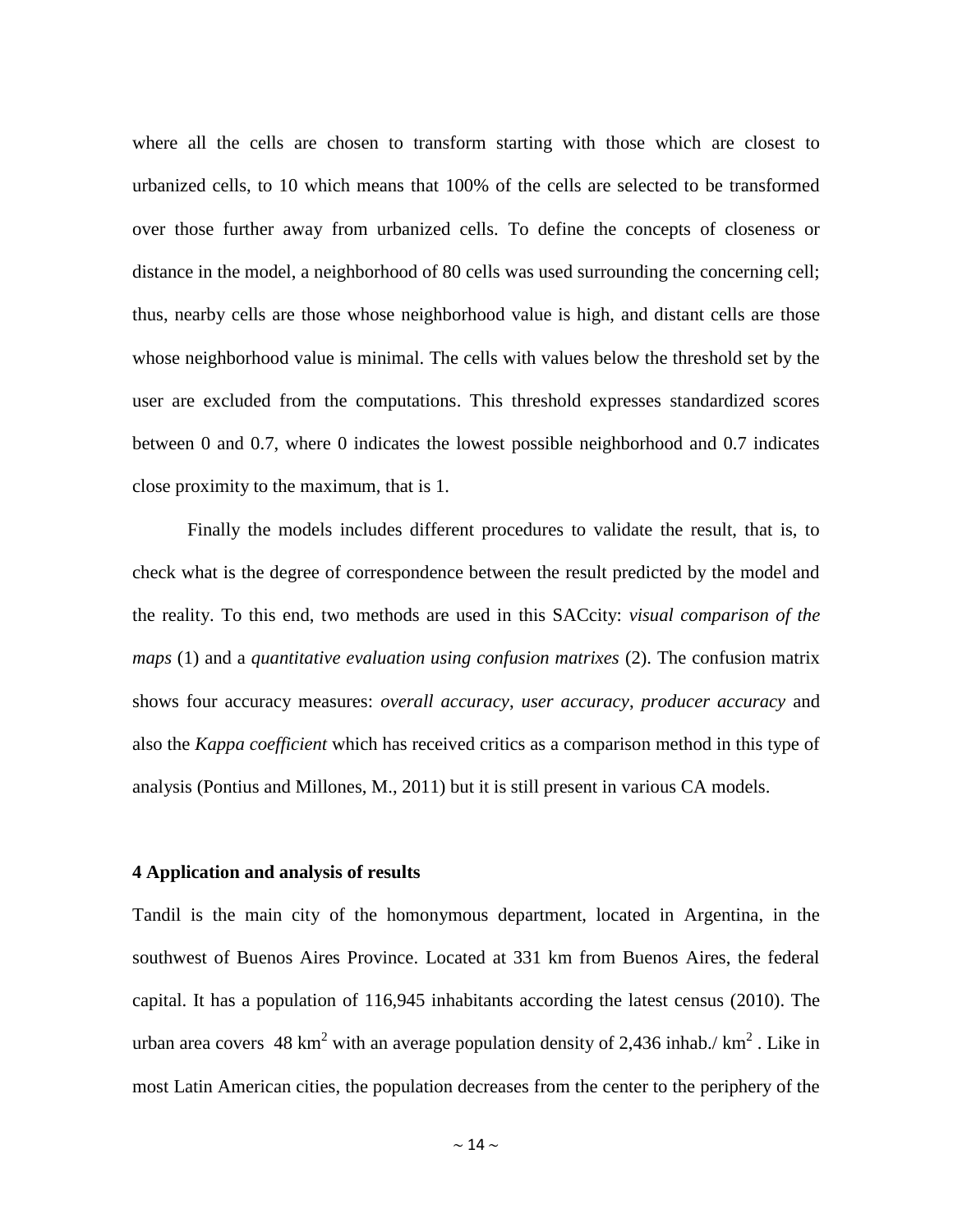town.

To obtain an optimal simulation of the city of Tandil during the period considered (1985- 2002) it was necessary to make an assessment of the impact or sensitivity that the parameters included in SACcity have over the growth and expansion of the city.

The first parameter analyzed was the optimal degree of randomness that simulates the expansion of the city of Tandil. It admits four levels (null, low, medium and high), capturing the imperfect knowledge and the changing trends among the actors involved in the production and structuring of urban space.

Figure 6 shows how the inclusion randomness increasingly favors the simulation results, corroborating the existence of random factors in territorial processes that occur in reality. We can also say that the average level seems to be the most appropriate to be implemented when simulating the expansion of cities, or at least in midsize cities.

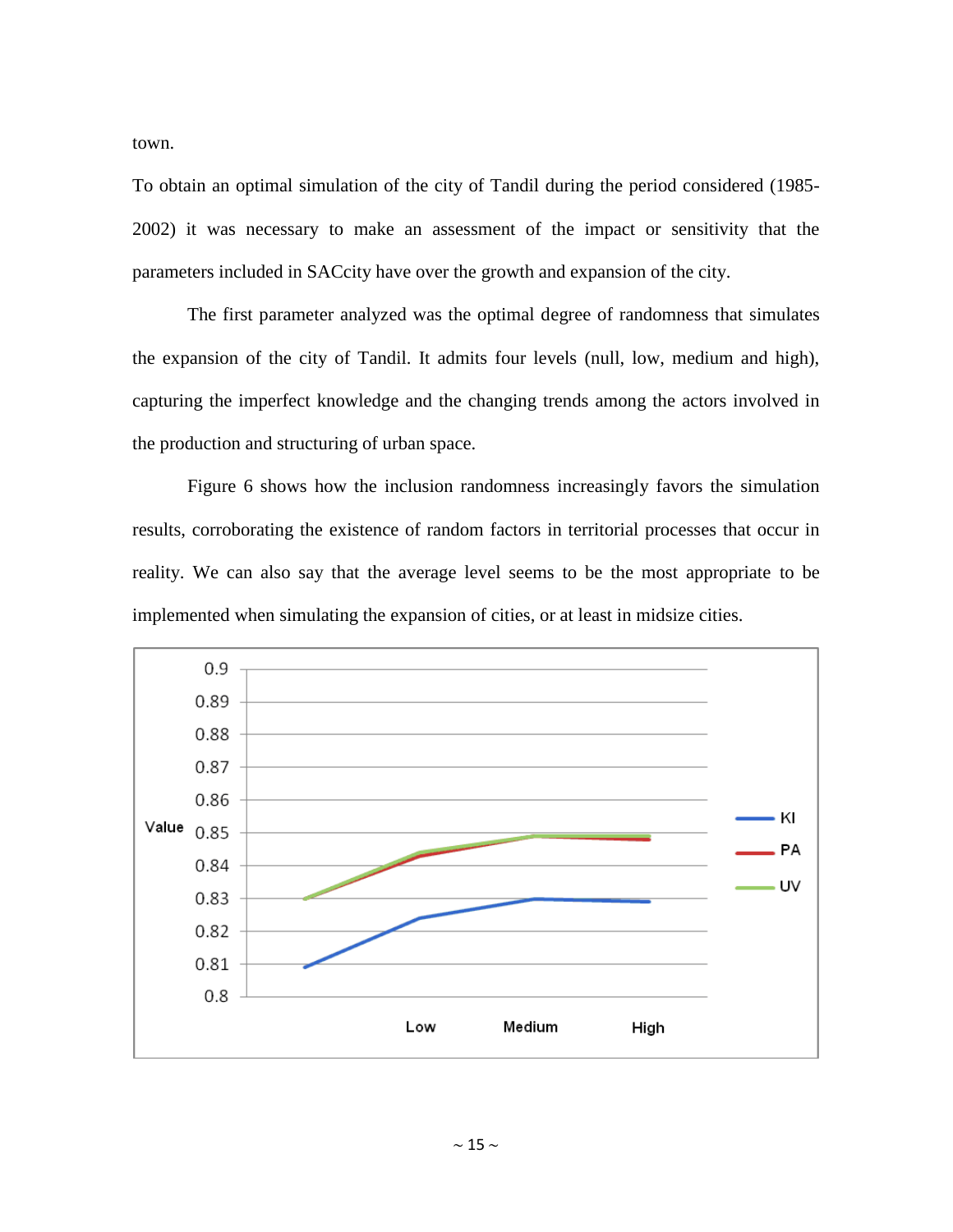# Figure 6 Performance of validation index according to the degree of randomness introduced to the model

Following the requirements to run the combined CA model it is necessary to complete the diffusion and propagation factors. Both, though with different features, allow the user to enter the degree of dispersion associated with the urban growth of the city and can be incorporated in the subsequent simulation. Figure 7 displays the results of running the model with different values of diffusion and propagation. This parameter evaluates whether the growth of a city occurs continuously or compact, or conversely and if it shows a scattered or diffuse expansion. For Tandil high and medium-high values of propagation would exaggerate urban sprawl, while null values are associated with extreme compactness and do not seem appropriate either. Therefore medium values for diffusion and propagation would be the most representative for this scale of urban analysis.

|       | <b>Evaluation</b> |           | <b>Parameters</b> | Configuration  |
|-------|-------------------|-----------|-------------------|----------------|
| KI    | <b>PA</b>         | <b>UV</b> |                   |                |
|       |                   |           | diffusion         | 1              |
| 0.859 | 0.866             | 0.885     | propagation       | 1              |
|       |                   |           | threshold         | 0.7            |
|       |                   |           |                   |                |
|       |                   |           | diffusion         | $\overline{2}$ |
| 0.864 | 0.863             | 0.895     | propagation       | 4              |
|       |                   |           | threshold         | 0.5            |
|       |                   |           |                   |                |
|       |                   | 0.834     | diffusion         | 3              |
| 0.813 | 0.834             |           | propagation       | 7              |
|       |                   |           | threshold         | 0.2            |
|       |                   |           |                   |                |
|       |                   |           | diffusion         | $\overline{4}$ |
| 0.752 | 0.78              | 0.78      | propagation       | 10             |
|       |                   |           | threshold         | 0.05           |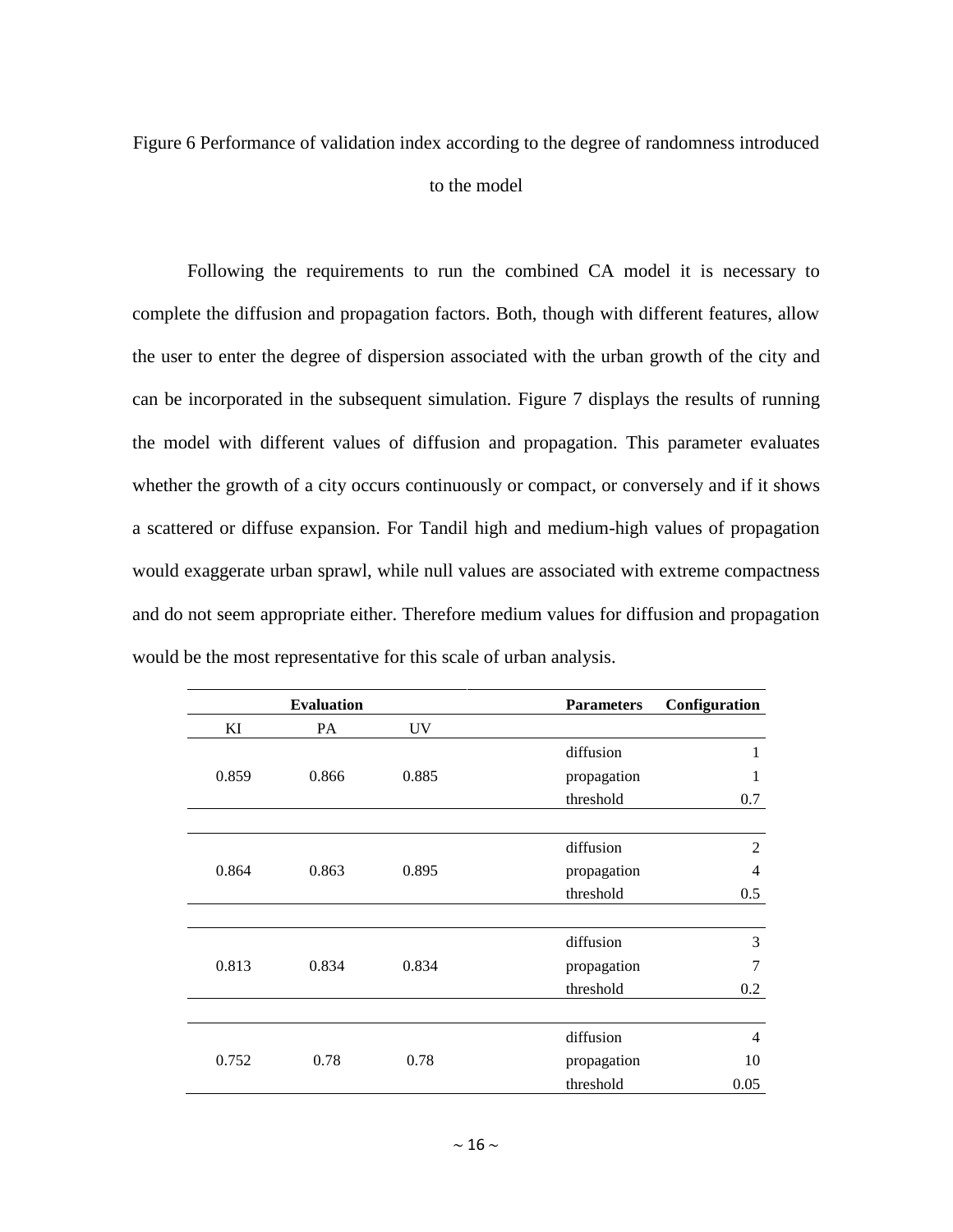Figure 7 Validation indices according to diffusion and propagation factors introduced to the model

Finally, it is possible to differentially weigh the considered variables for running the model. This weighing, which is based on *Analytic Hierarchy Process* (Saaty 1980) based on the Analytic Hierarchy Process, gives the user the possibility to accordingly assign weights to the considered variables with respect to his/her knowledge of the study area, what is crucial to explain the expansion of the city.

To find the sensitivity that each factor has to explain for the urban expansion of Tandil, we conducted three trials for the factors considered in our research (Topography, Accessibility and Neighbourhood). The result present in Figure 8 show the prominent role that the network of transport configuration has over the expansion of Tandil, while the Accessibility factor, compounded by the distance to streets and roads and distance to the city center, best explains the horizontal growth of the city. Also contiguity relations could be identified whereas the topological characteristics seemed to be a minor obstacle for the construction of new buildings.

| Combined CA model |            |
|-------------------|------------|
| Result            | Parameters |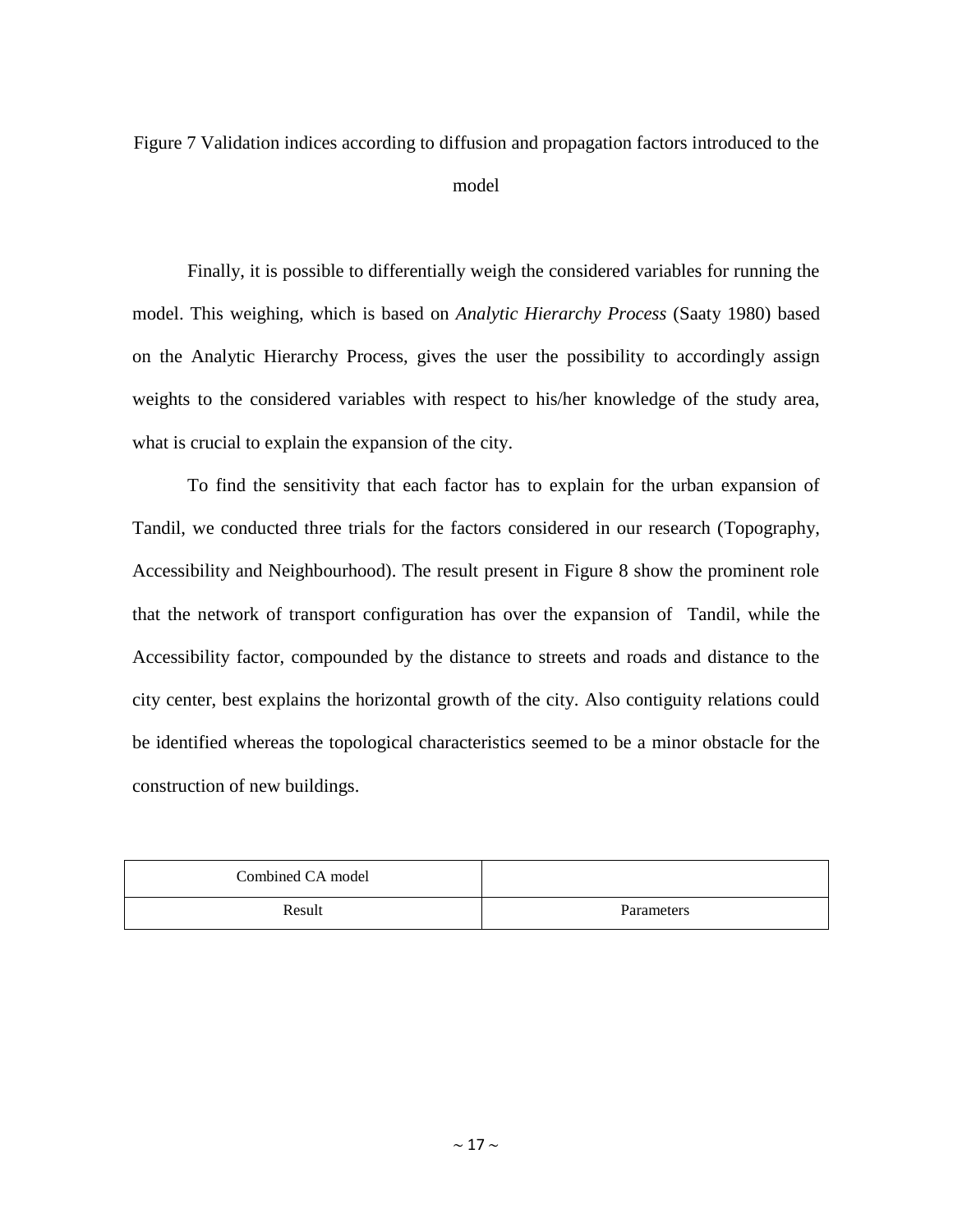

Figure 8 Results of the combined model by varying the factors weights

## **5 Conclusion and recommendations for future work**

There are numerous models that simulate urban growth. In this particular research,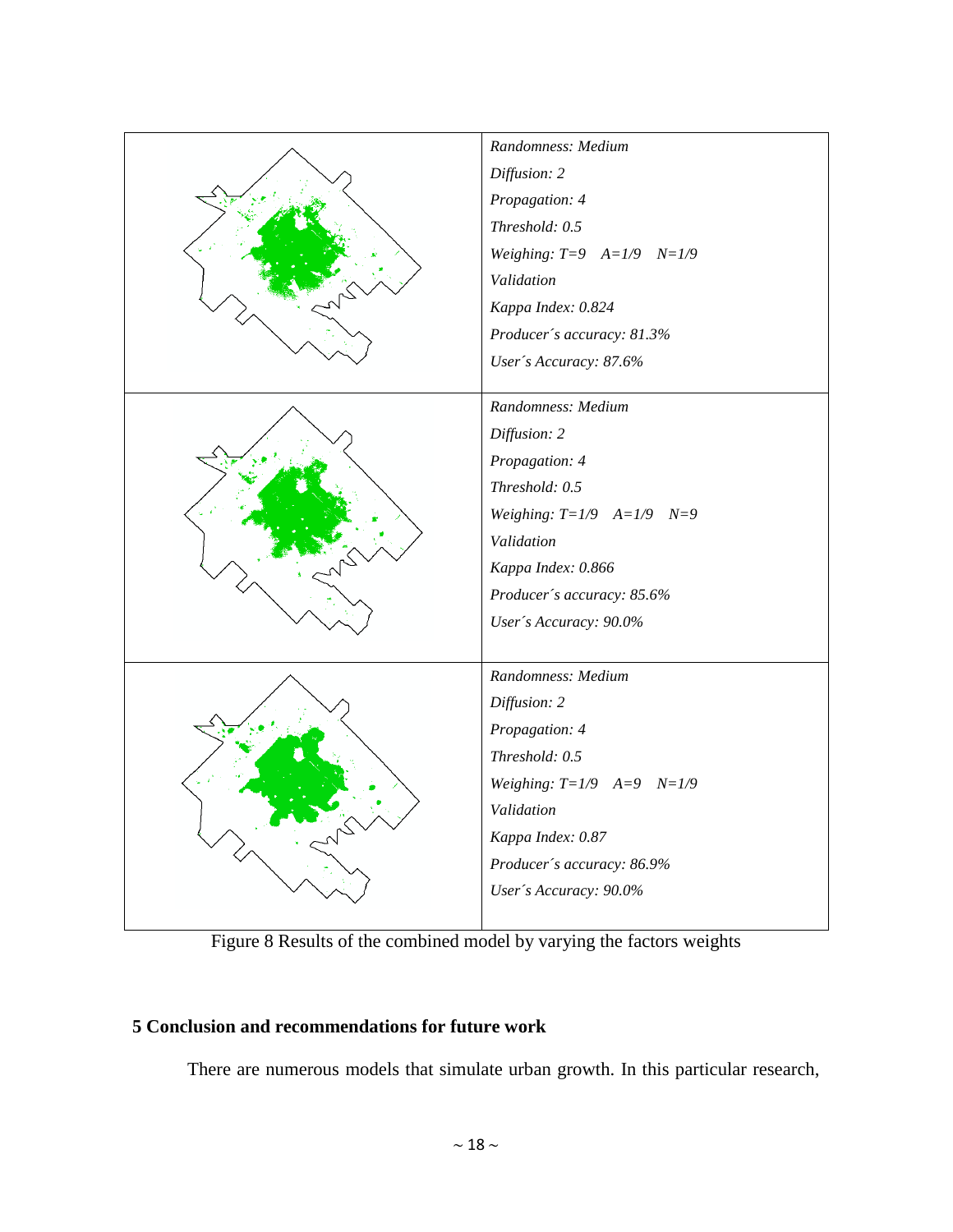we presented SACcity a tool whose concrete contribution to the research on urban modeling is that it combines the usual parameters of randomness, diffusion and propagation parameters in an AHP-calibrated urban CA model based on a set of variables related to infrastructure and physical characteristics. This model is being developed at the Center for Geographical Research, Faculty of Human Sciences at the UNCPBA (Universidad Nacional del Centro de la Provincia de Buenos Aires).

The results of the proposed model corroborate the versatility of the application as it can be adapted to the user´s requirements: the possibility of incorporating randomness, diffusion and propagation parameters in a single application favors the adaptation of the model to different urban contexts. Similarly, differential weighing allows the user to give varied importance to each of the input factors, and as shown in our example, actually to know which of them is crucial to explain how a city expands.

Summarizing these features, we could say the application of CA in the investigation of urban phenomena means narrowing the distance between the processes occurring in reality and those modeled by computer tools. This was demonstrated by the results obtained in the validation of the herein reported experiments. However, there are many areas where progress could be made in this application or in similar future developments.

In principle, the variables considered in this work (urbanized area, distance to transport network, distance to centralities, elevation, slope, developable area and prohibited areas) are the ones regarded as the major drivers of urban growth. Nevertheless, the model at issue could be significantly optimized if other variables related to environmental and institutional aspects of the site were included, such as geotechnical characteristics of the soil, risk areas location, and urban zoning regulations.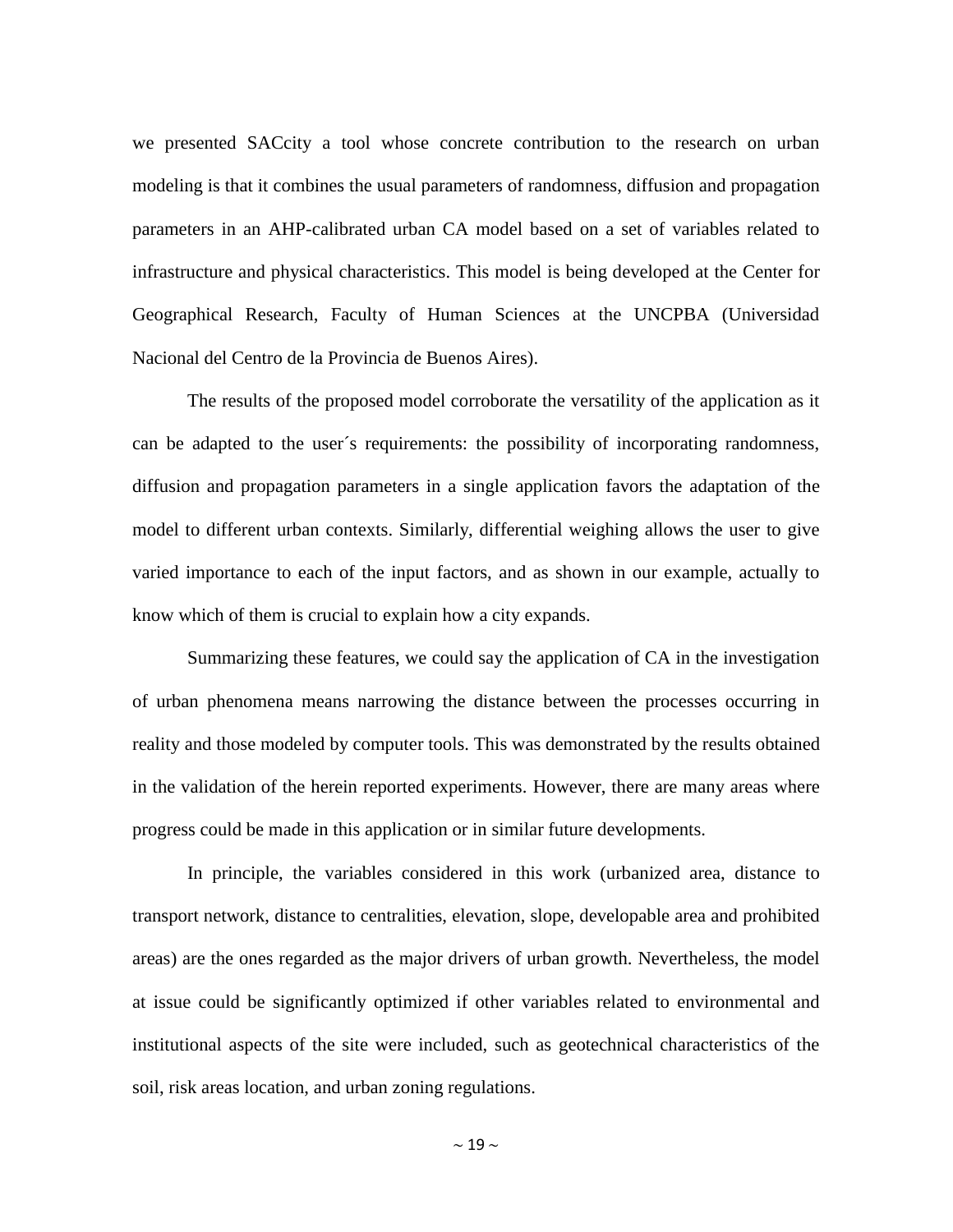Moreover, the models developed in this work only consider two possible types of land use: urbanized and non-urbanized. Thus, the simulations allow us to see how the city grows and expands as a whole. Future studies could incorporate more classes that represent more faithfully the internal morphology of cities.

Finally, a new generation models could be incorporated to this research, such as models based on multi-agents that are showing excellent properties to represent the complexity that characterizes the socio-spatial dynamics (Hatna and Benenson 2012).

#### **Bibliography**

Aguilera F 2006 Predicción del crecimiento urbano mediante sistemas de información geográfica y modelos basados en autómatas celulares. *Revista Internacional de Ciencia y Tecnología de la Información Geográfica* N° 6: 81-112

Aguilera F, Soria J A and Valenzuela L M 2006 Explorando el crecimiento en la aglomeración urbana de Granada: un modelo basado en autómatas celulares. In *El acceso a la información espacial y las nuevas tecnologías geográficas: actas [del] XII congreso nacional de tecnologías de la información geográfica*. España: 3-16

Anderson J R, Hardy E E, Roach J T and Witmer R E 1976 A land use and land cover classification system for use with remote sensor data*.* U.S. Geological Survey Professional Paper N° 964

Barredo J I, Kasanko M, McCormick N and Lavalle C 2003 Modelling dynamic spatial processes: simulation of urban future scenarios through cellular automata. *Landscape and Urban Planning* Vol. 64: 145-160

Batty M, Couclelis H and Eichen M 1997 Urban systems as cellular automata.

 $\sim$  20  $\sim$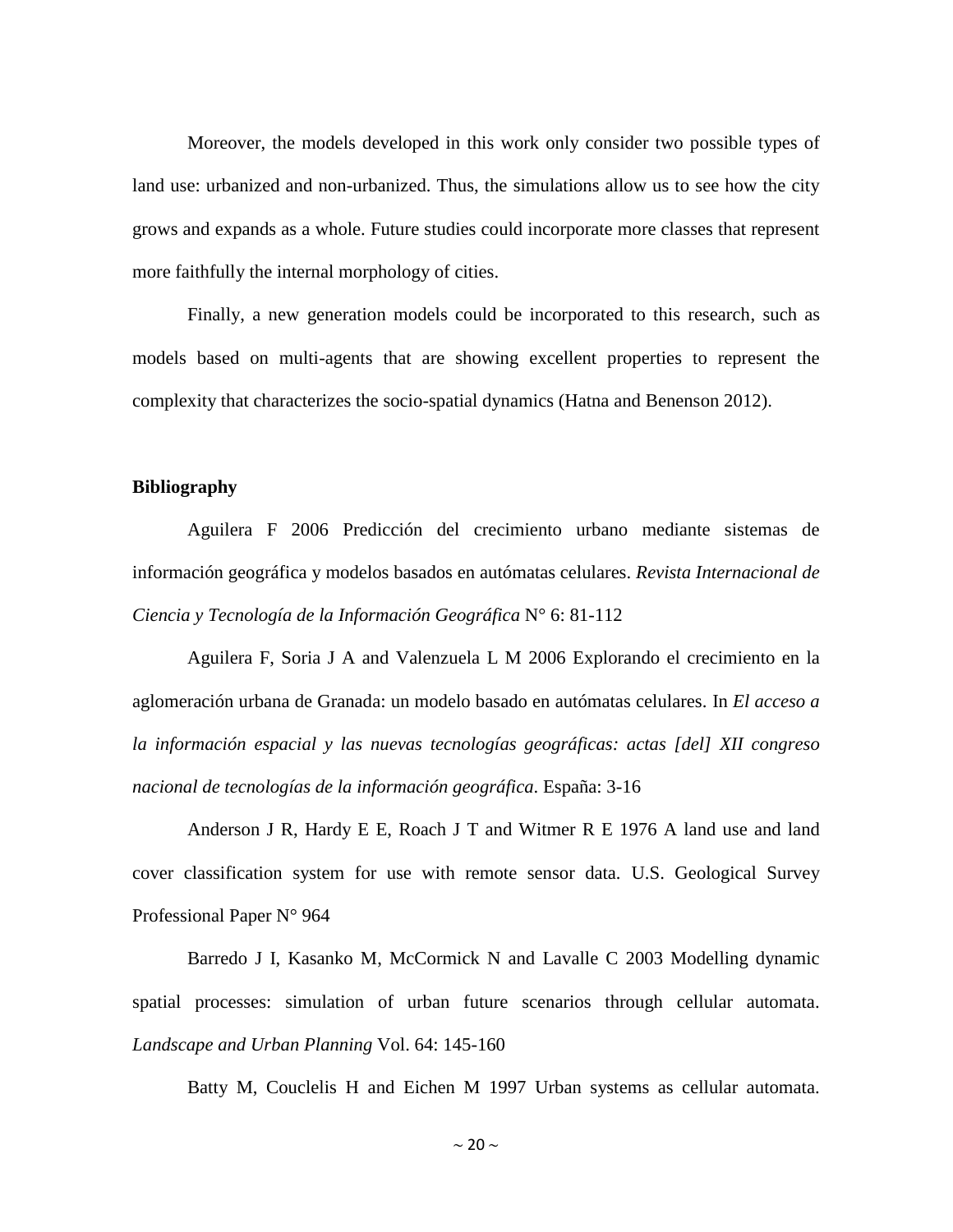*Environment and Planning B: Planning and Design*. Vol. 24. N° 2: 159-164

Batty M 2000 Less Is More, More Is Different: Complexity, Cities, and Emergence. *Environment and Planning B: Planning and Design*. Vol. 27. N° 2: 167-168

Batty M 2005 *Cities and complexity: Understanding cities with celular autómata, agent-based models, and fractals*. Cambridge, MA: The MIT Press.

Buzai G D 2005 Actualización de cálculos y distribuciones espaciales a través de Cadenas de Markov y Autómatas Celulares: Pérdida de suelos en el Área Metropolitana de Buenos Aires. *Primeras Jornadas Argentinas de Ecología de Paisajes*, GEPAMA/IALE. Buenos Aires. CD ROM.

Casti J L 1997 *Would‐Be Worlds: How Simulation Is Changing the Frontiers of Science*. London, John Wiley and Sons

Chuvieco E 2008 *Teledetección ambiental: la observación de la tierra desde el espacio*. Barcelona, Editorial Ariel S. A. 3ª Edición

Clarke K C, Hoppen S and Gaydos L J 1997 A self modifying cellular automanton of historical urbanization in the San Fransico Bay area. *Enviroment and Planning B*. Vol. 24. N° 2: 247-261

Couclelis H 1985 Cellular worlds: a framework for modeling micro-macro dynamics. *Environment and Planning B*. Vol. 17. N° 5: 585-596

Couclelis H 1988 Of mice and men: what rodent populations can teach us about complex spatial dynamics. *Environment and Planning A*. Vol. 20. N° 1: 99-109

Henríquez C, Azócar G and Aguayo M 2006 Cambio de uso del suelo y escorrentía superficial: aplicación de un modelo de simulación espacial en Los Ángeles, VIII región del Biobío, Chile. *Revista de Geografía Norte Grande*: 61-74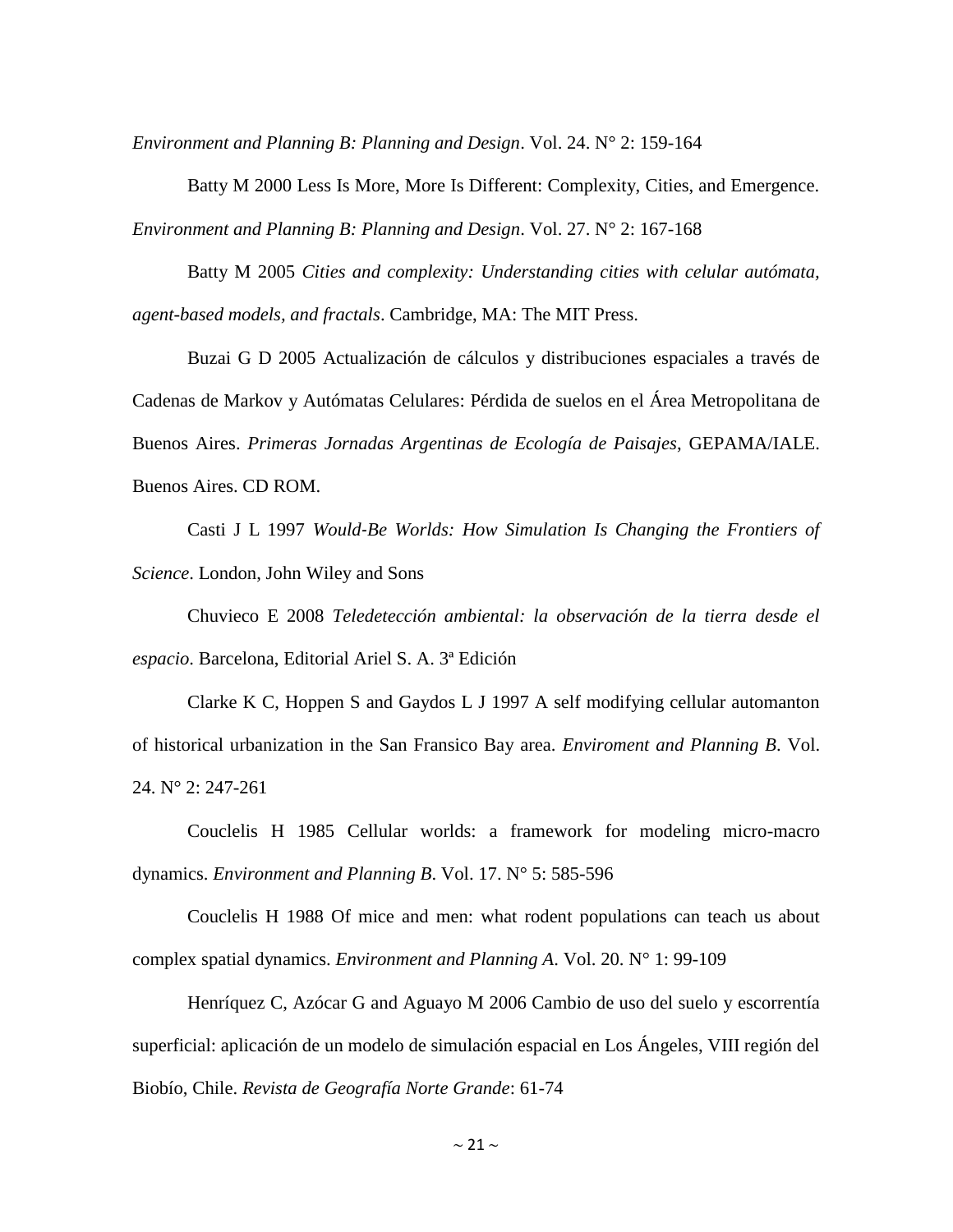Hatna E, Benenson I 2012 The Schelling model of ethnic residential dynamics: beyond the integrated – segregated dichotomy of patterns. J Artif Soc Soc Simul 12(1):6

Itami R 1988 Cellular worlds: models for dynamic conception of landscapes. *Lanscape Architecture* Vol. 78. N° 5: 52-57

Linares S 2015 Aplicación de modelos de simulación de crecimiento urbano. In Buzai, Cacace, Humacata and Lanzelotti (comp.), *Teoría y métodos de la Geografía Cuantitativa. Libro 1: Por una Geografía de lo real*. MCA Libros, Mercedes. Argentina: 231-247.

Phipps M 1989 Dynamic behavior of cellular automata under the constraint of neighborhood coherence. *Geographical Analysis* Vol. 21. N° 3: 197-215

Pontius Jr., R.G., Millones, M., 2011. Death to Kappa: birth of quantity disagreement and allocation disagreement for accuracy assessment. International Journal of Remote Sensing 32 (15), 4407–4429.

Saaty T L 1980 *The Analytic Hierarchy Process*. McGraw-Hill. Nueva York. 1980

Sui D Z and Zeng H 2001 Modeling the dynamics of landscape structure in Asia's emerging desakota regions: a case of study in Shenzhen. *Landscape and Urban Planning*. Vol. 53. N° 1-4: 37-52

Tobler W 1979 Cellular Geography. In Gale S and Olsson G (eds.), *Philosophy in Geography*, London, D. Reidel Publishing Company: 379-386

Von Neumann J 1966 *Theory of self-reproducing automata*. University of Illinois Press, Urbana: 63-87

White R and Engelen G 1993 Cellular-Automata and Fractal Urban Form: a Cellular Modeling Approach to the Evolution of Urban Land-Use Patterns. *Environment* 

 $\sim$  22  $\sim$